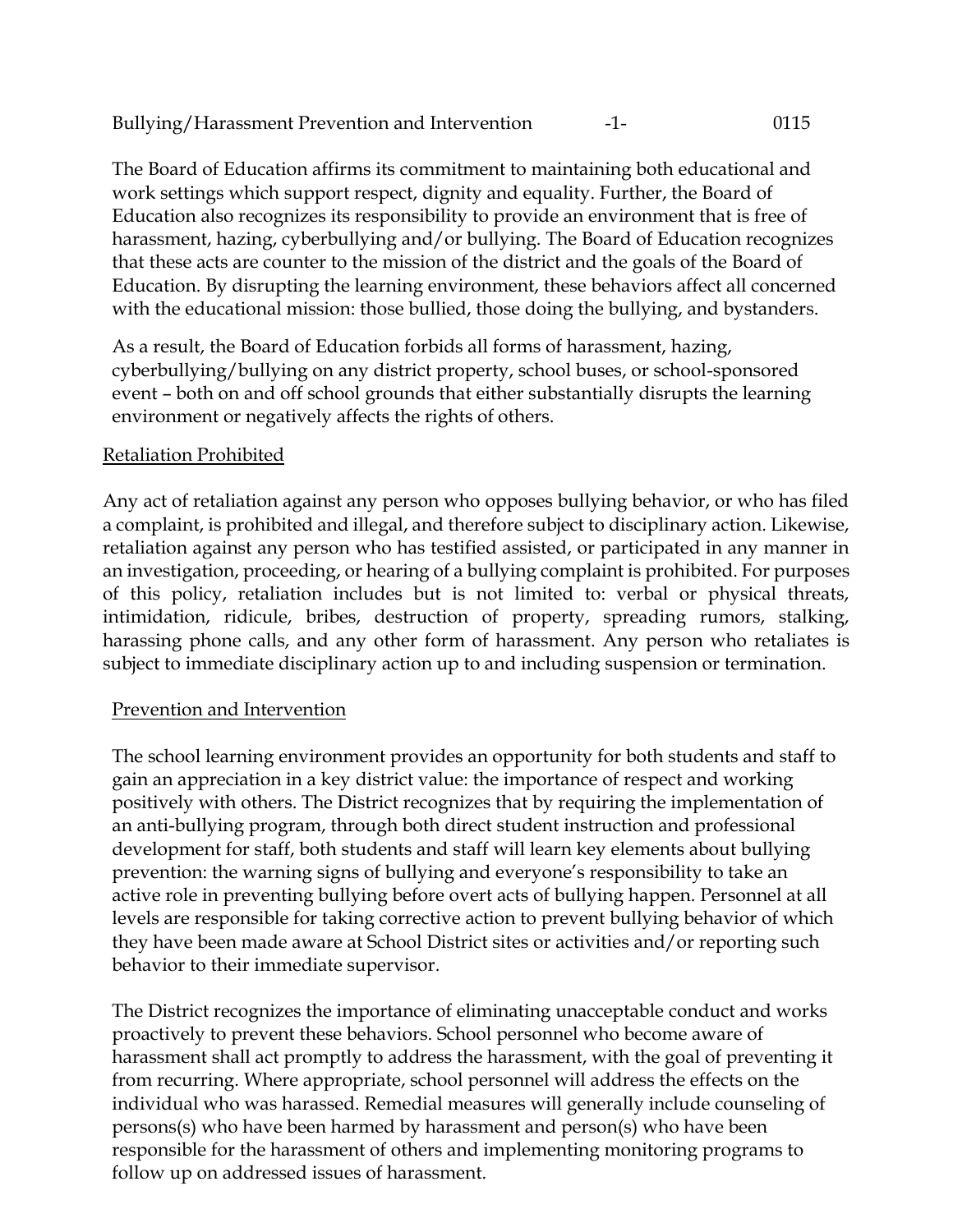Bullying/Harassment Prevention and Intervention -2- 0115

The district recognizes that there is a need to balance accommodations which enhance student safety against the potential to further stigmatize the targeted student. Therefore, each case will be handled individually. The student, parent/guardian, and school administration will collaborate to establish safety provisions that best meet the needs of the targeted student. Follow-up discussion and/or meetings will be scheduled, as needed, to ensure that safety concerns have been adequately addressed and to determine when and if accommodations need to be changed or discontinued. Individual intervention will be provided by appropriate staff members to bullies/participants, victims and parents to help ensure that the bullying stops. Staff members and students will be made aware, through district-wide professional development and instruction, to the warning signs of bullying, as well as to their responsibility to become actively involved in the prevention of bullying before overt acts occur. Curricular material that raises awareness and sensitivity to discrimination or harassment and civility in the relationships of people of different races, weights, national origins, ethnic groups, religions, religious practices, mental or physical abilities, sexual orientations, sexes or gender expression or identities will be included in the instructional program K-12.

Although the focus of this policy is prevention, it is recognized that acts of bullying and harassment may still transpire. In such instances, disciplinary action may occur in accordance with the District's Code of Conduct. Consequences shall depend upon the specific circumstances surrounding the incident, the developmental level of the student, their disciplinary history, and must be consistent with the District's Code of Conduct. Rules against bullying shall be publicized district-wide and shall be disseminated as appropriate to staff, students and parents.

#### **Definitions**

#### **Harassment:**

Harassment has been defined in various ways in federal and state law (including the penal law) and regulation. The Board recognizes that these definitions are important standards, but the Board's goal is to prevent behaviors from escalating to violations of law and, instead, to promote a positive school environment and limit liability. The Dignity for All Students Act (§§10-18 of Education Law) defines harassment as the creation of a hostile environment by conduct or by threats, intimidation or abuse, including cyberbullying, that (a) has or would have the effect of unreasonably and substantially interfering with a student's educational performance, opportunities or benefits, or mental, emotional or physical well-being; (b) reasonably causes or would reasonably be expected to cause a student to fear for their physical safety; (c) reasonably causes or would reasonably be expected to cause physical injury or emotional harm to a student; or (d) occurs off school property and creates or would foreseeably create a risk of substantial disruption within the school environment, where it is foreseeable that the conduct, threats, intimidation or abuse might reach school property. The harassing behavior may be based on any characteristic, including but not limited to a person's actual or perceived: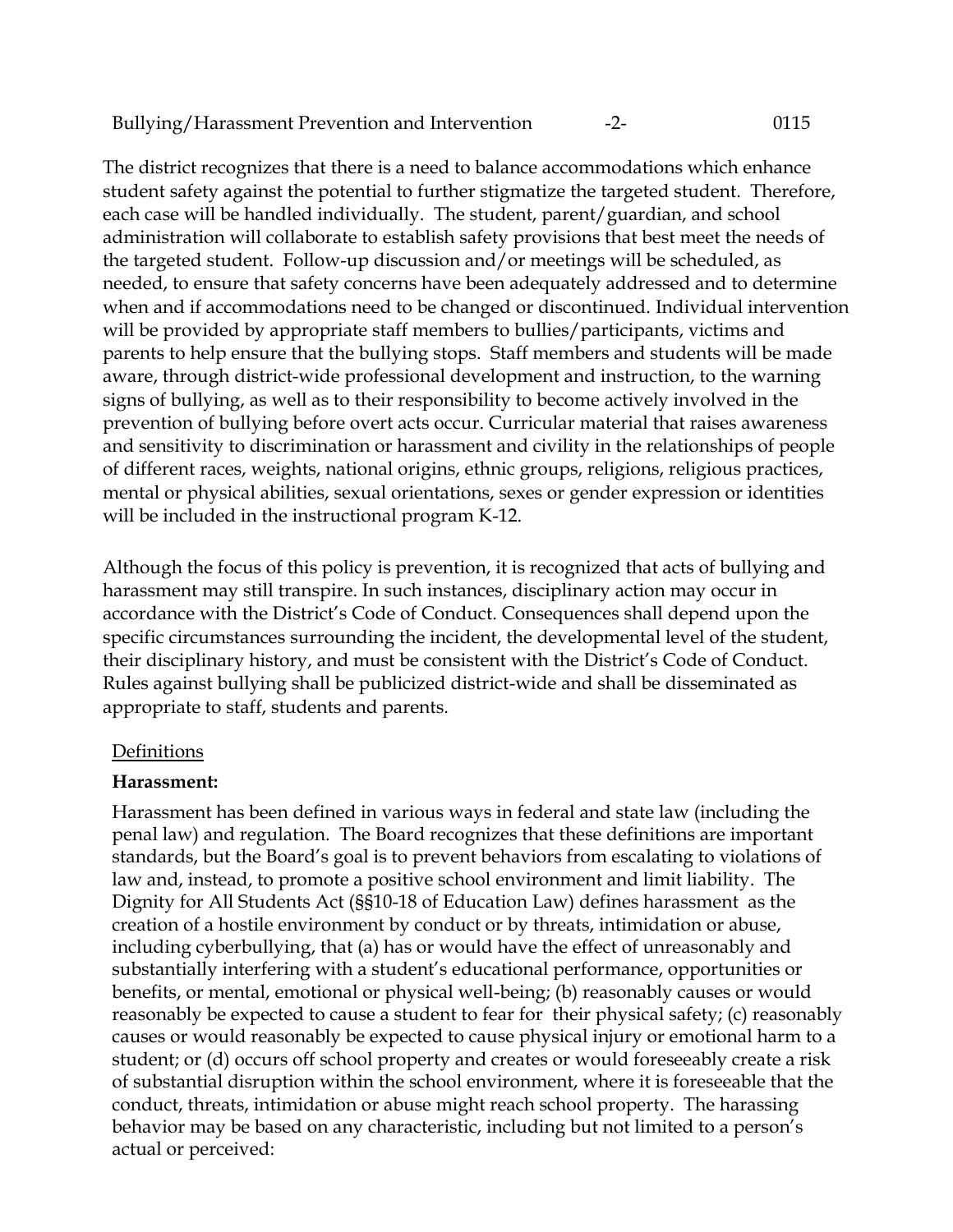Bullying/Harassment Prevention and Intervention -3- 0115

- Race (including traits historically associated with race, including, but not limited to, hair texture and protective hairstyles such as but not limited to braids, locks, and twists),
- color,
- weight,
- national origin,
- ethnic group,
- religion,
- religious practice,
- disability,
- $\bullet$  sex,
- sexual orientation, or
- gender (including gender identity and expression).

For the purpose of this definition the term "threats, intimidation or abuse" shall include includes verbal and non-verbal actions.

In some instances, bullying or harassment may constitute a violation of an individual's civil rights. The district is mindful of its responsibilities under the law and in accordance with district policy regarding civil rights protections.

In order to streamline the wording of this policy and regulation the term bullying will be used throughout to encompass harassment, intimidation, cyberbullying and hazing behaviors.

# **Bullying:**

Bullying, under the amended Dignity for All Students Act, has the same meaning as harassment. The accompanying regulation provides more guidance regarding the definition and characteristics of bullying to help the school community recognize the behavior. "Bullying" is a form of harassment that consists of inappropriate persistent behavior including threats or intimidation of others, treating others cruelly, terrorizing, coercing, or habitual put-downs and/or badgering others. Bullying can take at least three forms:

- *Physical* (including, but not limited to, hitting, kicking, spitting, pushing, taking personal belongings);
- *Verbal* (including, but not limited to, taunting, malicious teasing, name calling, making threats); and
- *Psychological* (including, but not limited to, spreading rumors; manipulating social relationships; or engaging in social exclusion, extortion, or intimidation).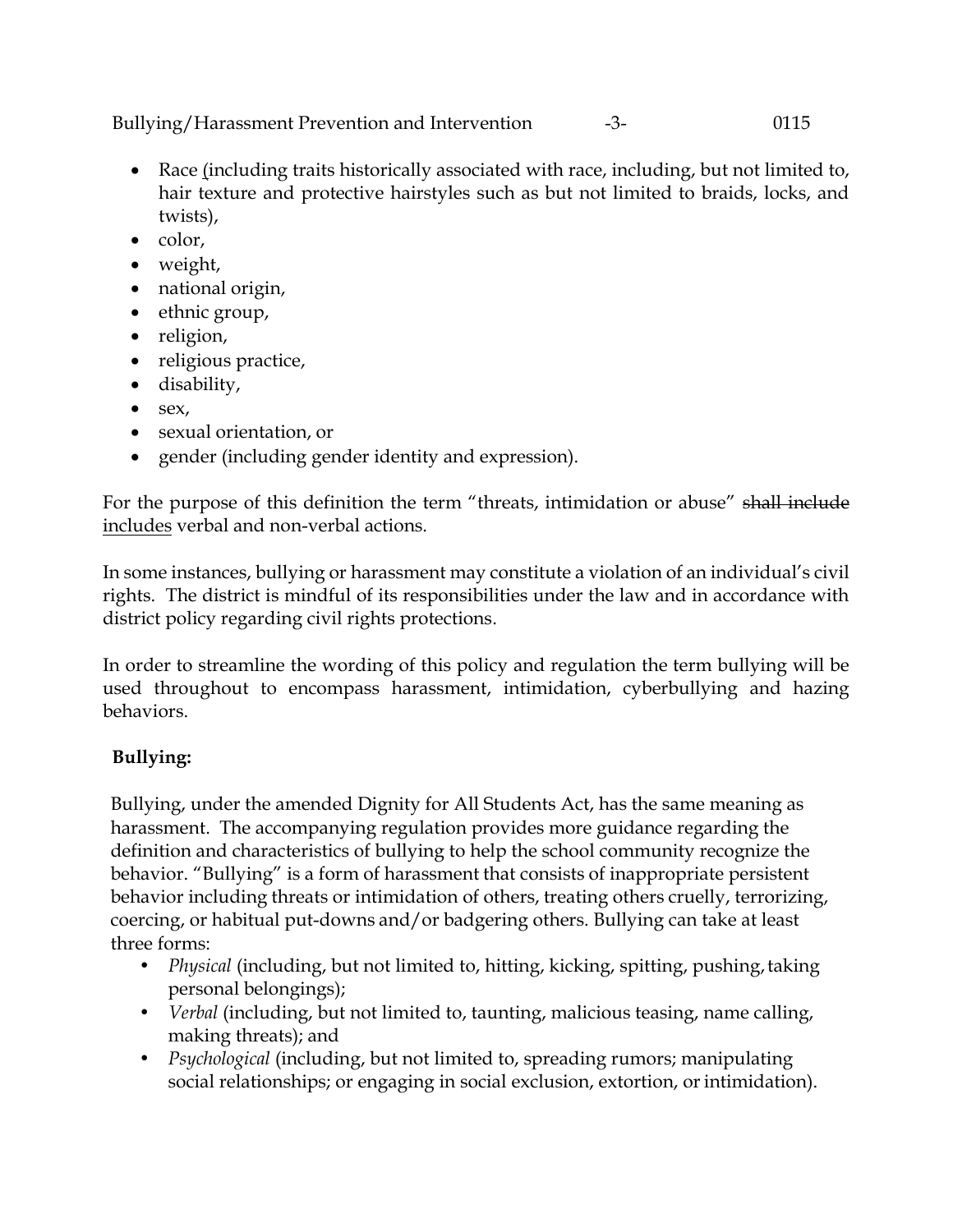Bullying/Harassment Prevention and Intervention -4- 0115

Bullying is characterized by:

- *Power Imbalance*  occurs when a bully uses his/her physical or social power over a target;
- *Intent to Harm*  the bully seeks to inflict physical or emotional harm and/or takes pleasure in this activity;
- *Threat of Further Aggression*  the bully and the target believe the bullying will continue;
- *Terror*  when the bullying increases it becomes "systematic violence or harassment used to intimidate and maintain dominance."

-Barbara Coloroso, *The Bully, The Bullied & The Bystander*

### Discrimination:

Discrimination is the act of denying rights, benefits, justice, equitable treatment or access to facilities available to all others, to an individual or group of people because of the group, class or category to which that person belongs (as enumerated in the *Definitions* section, under Harassment).

### **Hazing:**

Hazing is an induction, initiation or membership process involving harassment which produces public humiliation, physical or emotional discomfort, bodily injury or public ridicule or creates a situation where public humiliation, physical or emotional discomfort, bodily injury or public ridicule is likely to occur. The fact that a victim may consent to the act does not excuse the behavior or lessen the offense.

# **Cyberbullying**:

As with other forms of bullying, cyberbullying is an attempt to display power and control over someone perceived as weaker. Cyberbullying involving district students/staff may occur both on campus and off school grounds and may involve the use of the district internet system or use of electronic devices while at school, through any form of electronic communications.

Cyberbullying includes, but is not limited to, the following misuses of technology: harassing, teasing, intimidating, threatening, or terrorizing another student or staff member by way of any technological tool, such as sending or posting inappropriate or derogatory e-mail messages, instant or direct messages, text messages, digital pictures or images, or website postings (including blogs).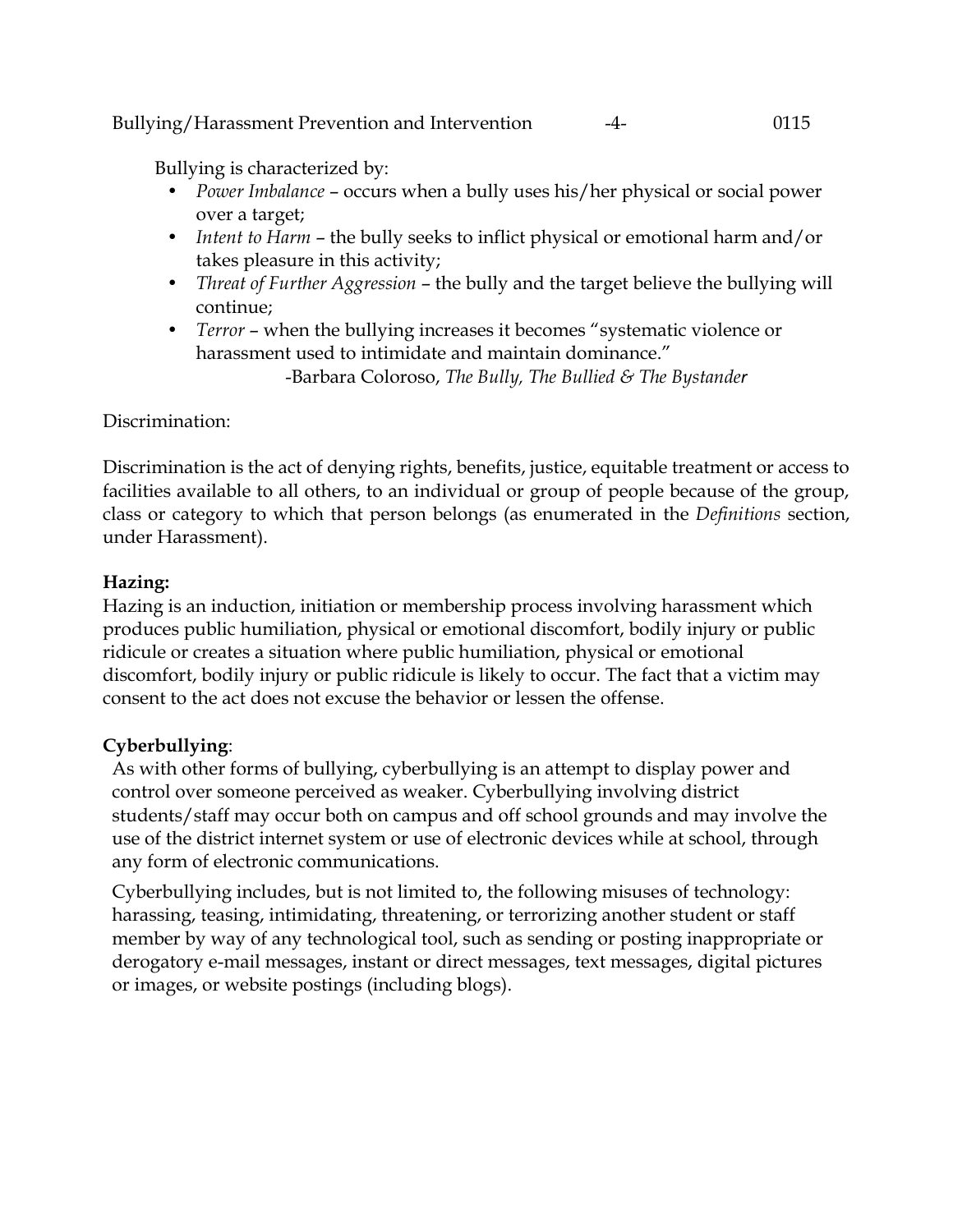Cyberbullying has the effect of:

- a) Physically, emotionally or mentally harming an individual;
- b) Placing an individual in reasonable fear of physical, emotional or mental harm;
- c) Placing an individual in reasonable fear of damage to or loss of personal property; and
- d) Creating an intimidating or hostile environment that substantially interferes with a student's educational opportunities or any other individual's opportunities.

Also, cyberbullying that occurs off-campus, which endangers the health and safety of students or staff within the school or can be reasonably forecast to cause a material or substantial disruption to the educational process, is prohibited. Such conduct could also be subject to appropriate disciplinary action in accordance with the District Code of Conduct and possible referral to local law enforcement authorities.

# Dignity Act Coordinator

 At least one employee in every school shall be designated as a Dignity Act Coordinator and instructed in the provisions of the proposed rule and thoroughly trained in methods to respond to human relations in the areas of race (including traits historically associated with race, including, but not limited to, hair texture and protective hairstyles such as but not limited to braids, locks, and twists), color, weight, national origin, ethnic group, religion, religious practice, disability, sex, sexual orientation, gender (including gender identity and expression).

The designation of each Dignity Act Coordinator shall be approved by the Board of Education annually.

The name(s) and contact information for the Dignity Act Coordinator(s) shall be shared with all school personnel, students, and persons in parental relation. This shall be done by:

- including in District Code of Conduct;
- posting on District website;
- included in at least one district or school mailing per school year;
- posted in highly-visible areas of school buildings;
- made available at the district and school level administrative offices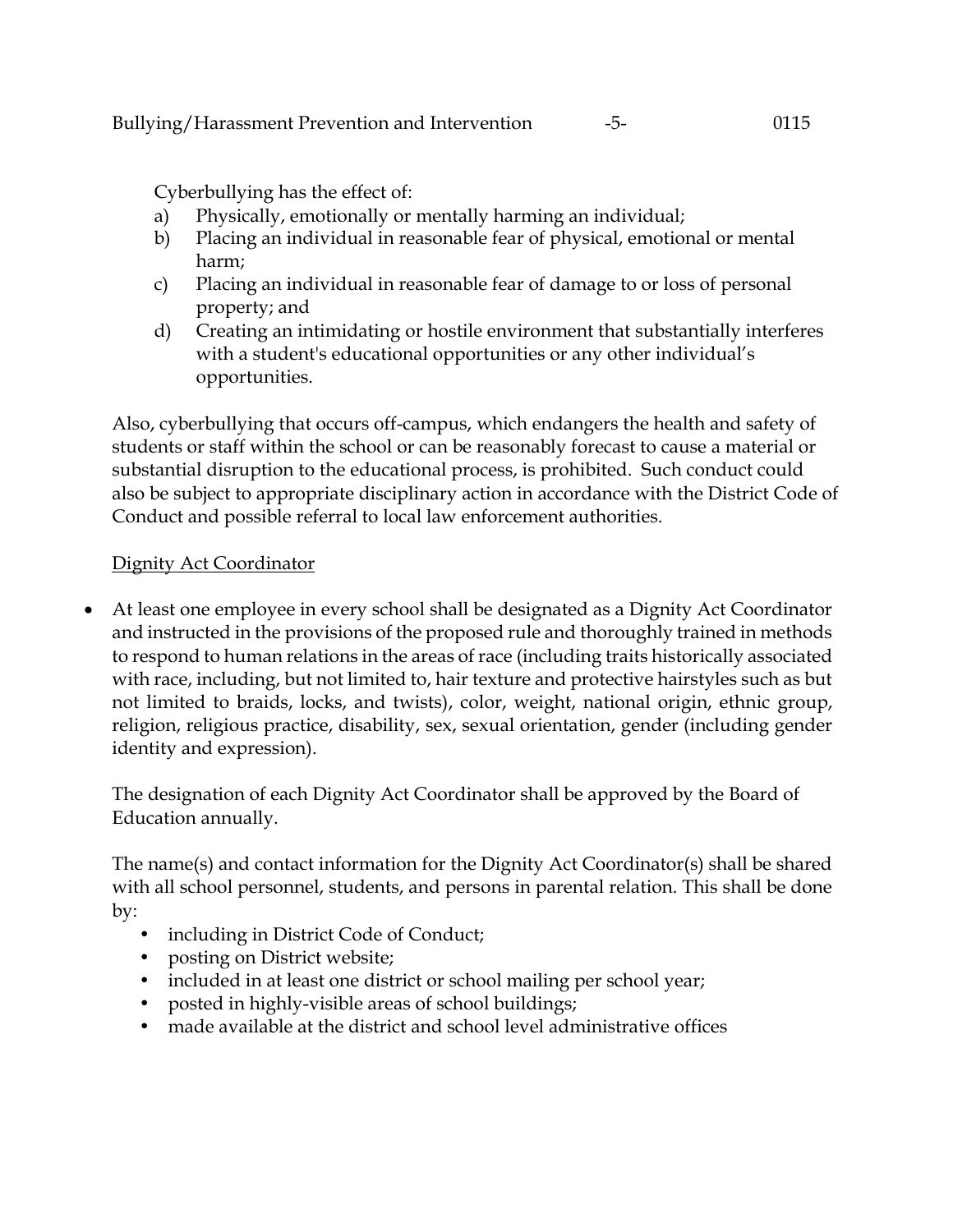Bullying/Harassment Prevention and Intervention -6- 0115

In the event a Dignity Act Coordinator vacates their position, another school employee shall be immediately designated for an interim appointment as Coordinator, pending approval of a successor Coordinator by the Board of Education within 30 days of the date the position was vacated. In the event a Dignity Act Coordinator is unable to perform the duties of their position for an extended period of time, another school employee shall be immediately designated for an interim appointment as the Dignity Act Coordinator, pending return of the previous Dignity Act Coordinator to their duties as Dignity Act Coordinator.

# Complaint Procedure

Students, or a parent(s)/legal guardian(s) who believe their student has been subjected to harassment by another student, teacher, administrator or other school personnel should report the incident(s) immediately to the Dignity Act Coordinator or another school administrator, teacher or counselor. If the student, parent(s) and/or legal guardian(s) desires further assistance regarding the complaint, the Superintendent may be contacted. If a staff member who believes they have been subjected to harassment by another individual within the district should report the incident as abovementioned.

Complaints can be filed by completing a "Nondiscrimination/Anti-Harassment Complaint Form. Forms can also be accessed on the district's homepage: [www.jcschools.com.](http://www.jcschools.com/) Forms can be turned in to the main office or with the district compliance officer at each building. All inquiries and harassment complaints filed with the district are confidential to the extent possible as described below. Confidentiality also applies to the investigative process.

# **Confidentiality**

It is district policy to respect the privacy of all parties and witnesses to complaints of harassment, hazing, cyberbullying and/or bullying. To the extent possible, the district will not release the details of a complaint or the identity of the complainant or the individual(s) against whom the complaint is filed to any third parties who do not need to know such information. However, because an individual's need for confidentiality must be balanced with the district's legal obligation to provide due process to the accused, to conduct a thorough investigation, or to take necessary action to resolve the complaint,

the district retains the right to disclose the identity of parties and witnesses to complaints in appropriate circumstances to individuals with a need to know. The staff member responsible for investigating complaints will discuss confidentiality standards and concerns with all complainants.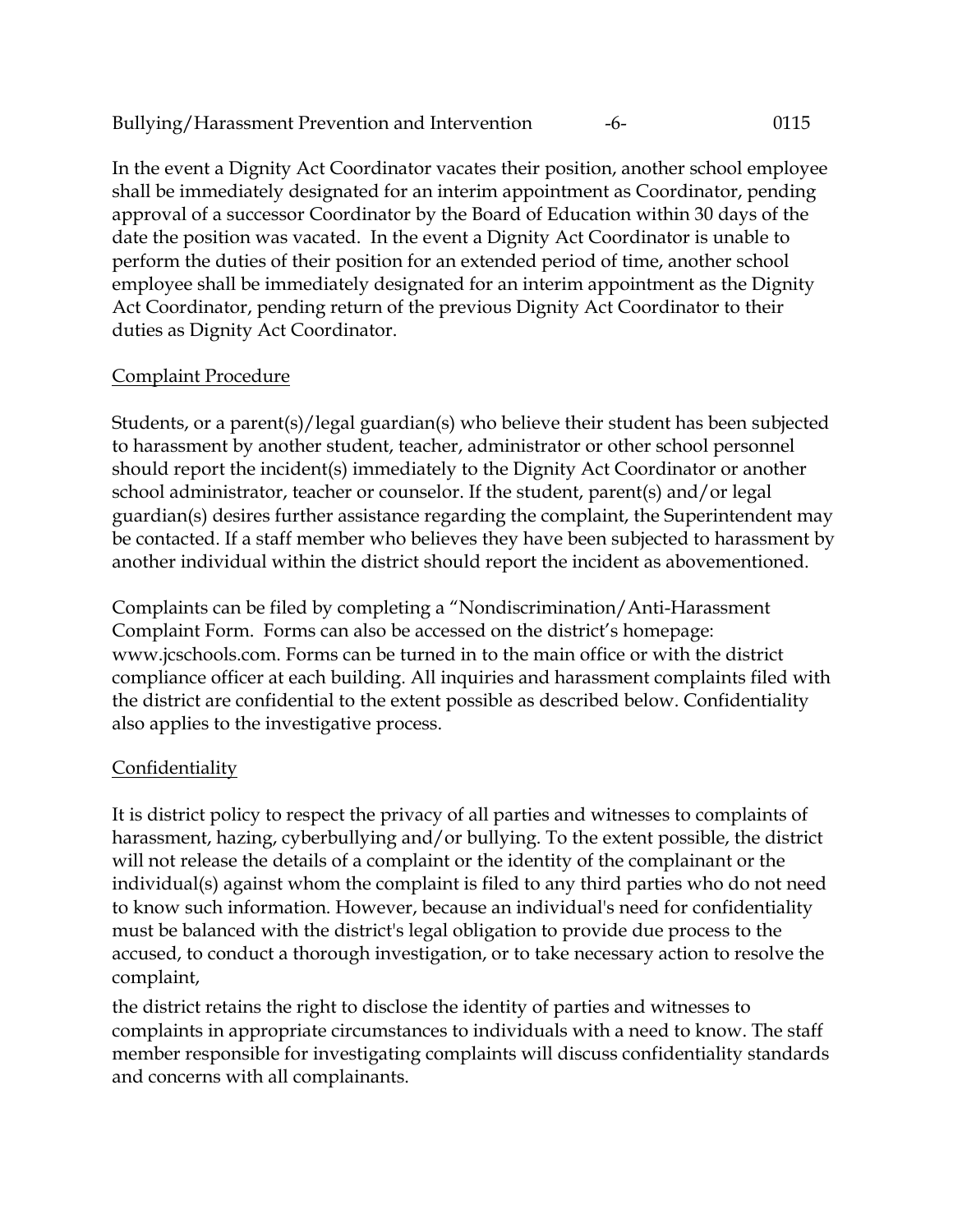If a complainant requests that their name not be revealed to the individual(s) against whom a complaint is filed, the staff member responsible for conducting the investigation shall inform the complainant that:

- 1. the request may limit the district's ability to respond to their complaint;
- 2. district policy and federal law prohibit retaliation against complainants and witnesses;
- 3. the district will attempt to prevent any retaliation; and
- 4. the district will take strong responsive action if retaliation occurs.

If the complainant still requests confidentiality after being given the notice above, the investigator will take all reasonable steps to investigate and respond to the complaint consistent with the request, as long as doing so does not preclude the district from responding effectively to the harassment and preventing the harassment of other students or employees.

# Procedure and Decision of Investigator

A. Initial (Building-Level) Procedure

Whenever a complaint of harassment, hazing, cyberbullying, and/or bullying is received, whether verbal or written, it will be subject to a preliminary review and investigation. Except in the case of severe or criminal conduct, the Building Principal or Superintendent/ designee should make all reasonable efforts to resolve complaints informally at the school level. The goal of informal procedures is to end the harassment, hazing, cyberbullying and/or bullying and obtain a prompt and equitable resolution to a complaint.

As soon as possible, but no later than three working days following receipt of a complaint, the Building Principal or Superintendent/designee should begin an investigation of the complaint by:

- 1. reviewing any written documentation provided by the victim(s);
- 2. conducting separate interviews of the victim(s), alleged perpetrator(s), and witnesses, if any, and documenting the conversations; and by
- 3. providing the alleged perpetrator(s) a chance to respond and notify them that if objectionable behavior has occurred, it must cease immediately and that the individual may be subject to discipline.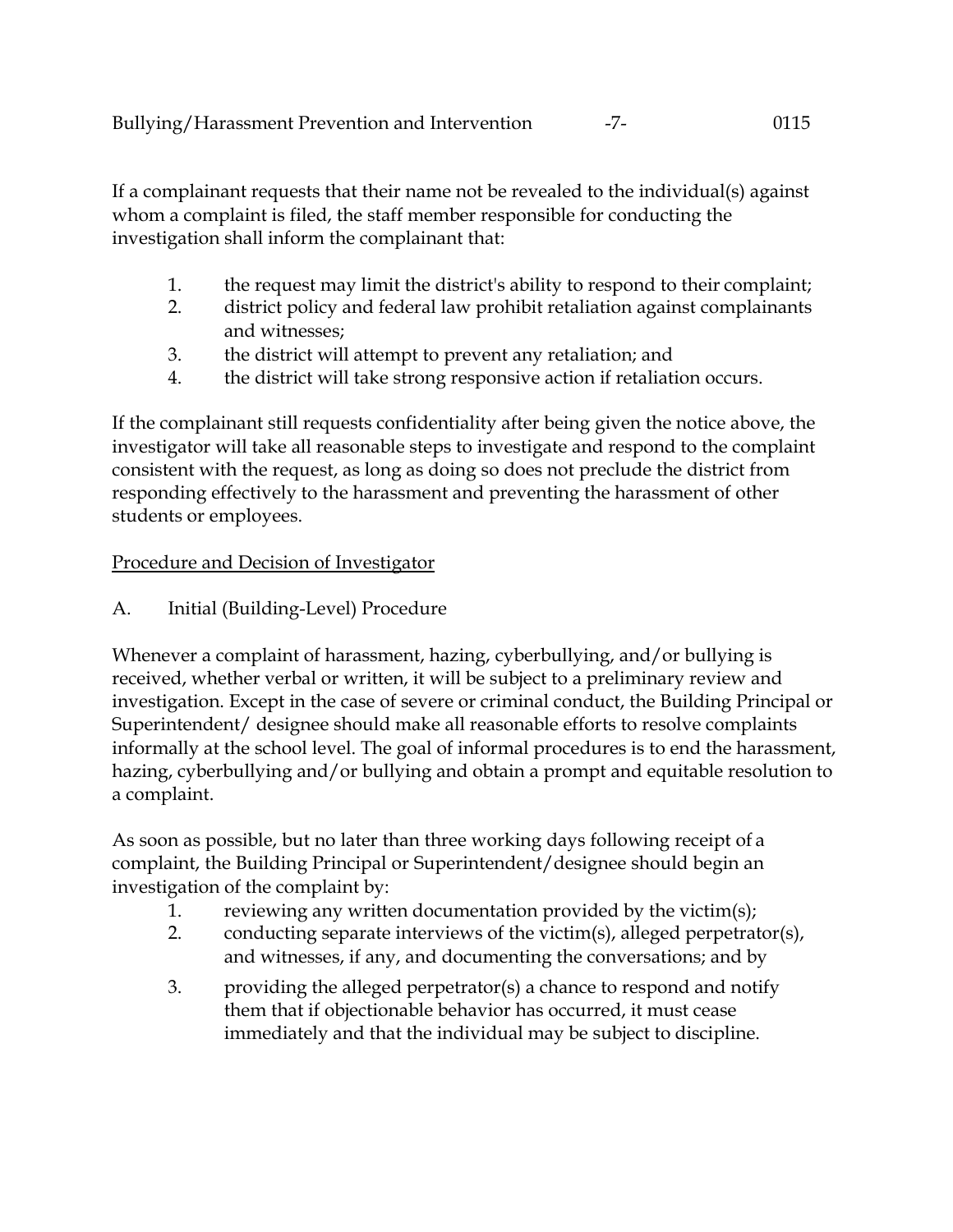Bullying/Harassment Prevention and Intervention -8- 0115

Parents of student victims and accused students should be notified within one school day of allegations that are serious or involve repeated conduct.

Where appropriate, informal methods may be used to resolve the complaint, including but not limited to:

- 1. discussion with the accused, informing them of the district's policies and indicating that the behavior must stop;
- 2. suggesting counseling and/or sensitivity training;
- 3. conducting training for the department or school in which the behavior occurred, calling attention to the consequences of engaging in such behavior;
- 4. mediation;
- 5. requesting a letter of apology to the victim;
- 6. writing letters of caution or reprimand; and/or
- 7. separating the parties.

Appropriate disciplinary action shall be recommended and imposed in accordance with district policy, the applicable collective bargaining agreement or state law.

The Building Principal or the Superintendent/designee shall report back to both the victim and the accused, notifying them in writing, and also in person as appropriate regarding the outcome of the investigation and the action taken to resolve the complaint. The victim shall report immediately if the objectionable behavior occurs again or if the alleged perpetrator retaliates against them..

If a complaint contains evidence or allegations of serious or extreme harassment, hazing, cyberbullying or bullying, the complaint shall be referred promptly to the superintendent. In addition, where the Building Principal has a reasonable suspicion that the alleged harassment, hazing or cyberbullying/bullying incident involves criminal activity, they should immediately notify the Superintendent, who shall then contact the school attorney, appropriate child protection and law enforcement authorities.

Any party who is not satisfied with the outcome of the initial investigation by the Building Principal may request a district-level investigation by submitting a written complaint to the Superintendent within 30 days.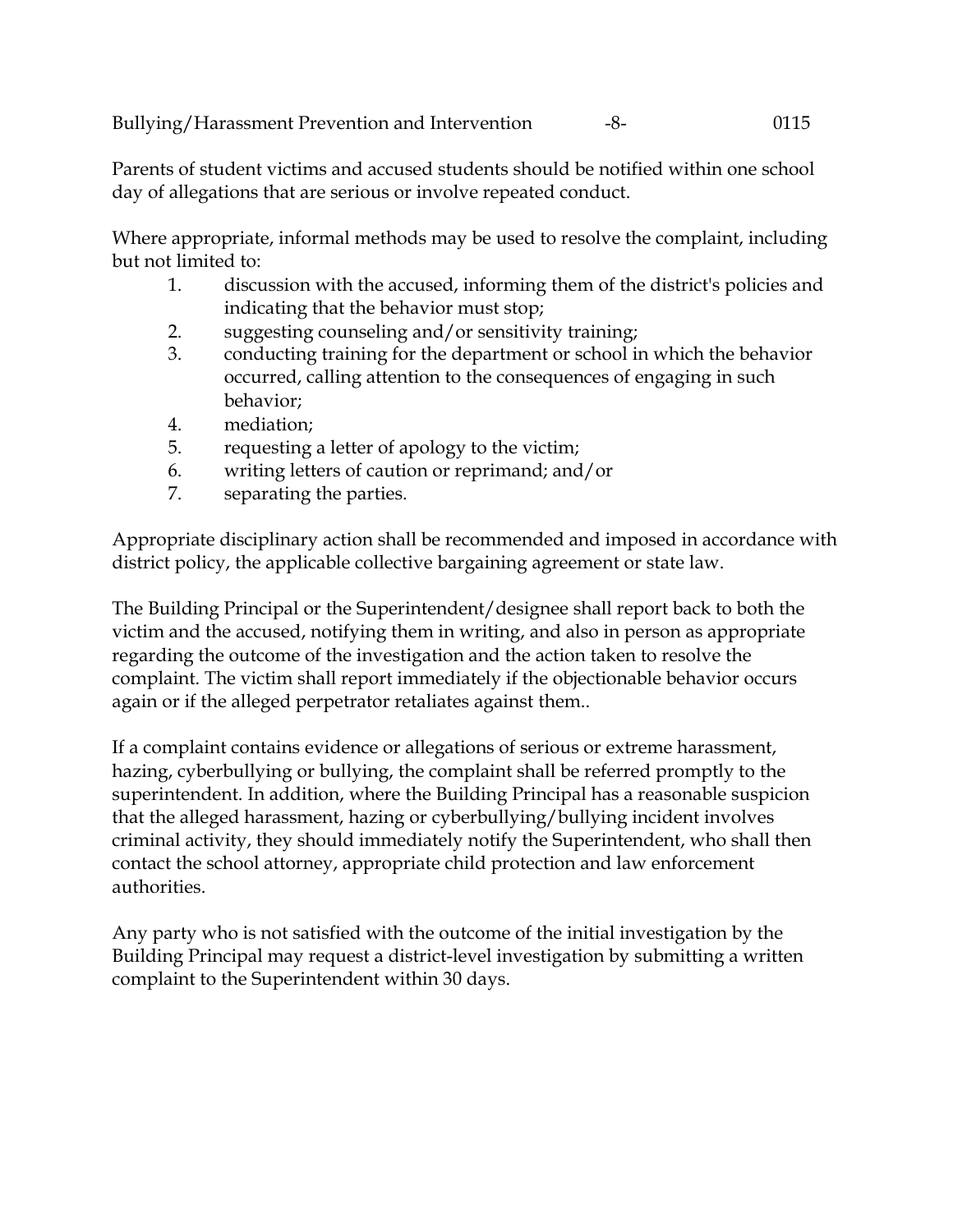### B. District-Level Procedure

The Superintendent shall promptly investigate and resolve all harassment, hazing cyberbullying, and bullying complaints that are referred to them, as well as those appealed to the Superintendent following an initial investigation by a Building Principal. In the event the complaint involves the Superintendent, the complaint shall be filed with or referred to the Board President, who shall refer the complaint to an appropriate individual for investigation.

The district-level investigation should begin as soon as possible, but not later than three working days following receipt of the complaint by the Superintendent/designee or Board President.

In conducting the formal district-level investigation, the district will endeavor to use individuals who have received formal training regarding such investigations or that have previous experience investigating such complaints.

If a district investigation results in a determination that harassment, hazing, cyberbullying, or bullying did occur, prompt corrective action will be taken to end the misbehavior. Where appropriate, district investigators may suggest mediation as a means of exploring options of corrective action and informally resolving the complaint.

No later than 30 days following receipt of the complaint, the Superintendent (or in cases involving the Superintendent, the Board-appointed investigator) will notify the victim and alleged perpetrator, in writing, of the outcome of the investigation. If additional time is needed to complete the investigation or take appropriate action, the Superintendent or Board-appointed investigator will provide all parties with a written status report within 30 days following receipt of the complaint.

Where incidents involve violations of civil rights, the victim and the alleged perpetrator have the right to be represented by a person of their choice, at their own expense, during investigations and hearings. In addition, victims have the right to register complaints with the U.S. Department of Education's Office for Civil Rights.

Employee victims also have the right to register complaints with the federal Equal Employment Opportunity Commission and the New York State Division of Human Rights. Nothing in these regulations shall be construed to limit the right of the complainant to file a lawsuit in either State or federal court.